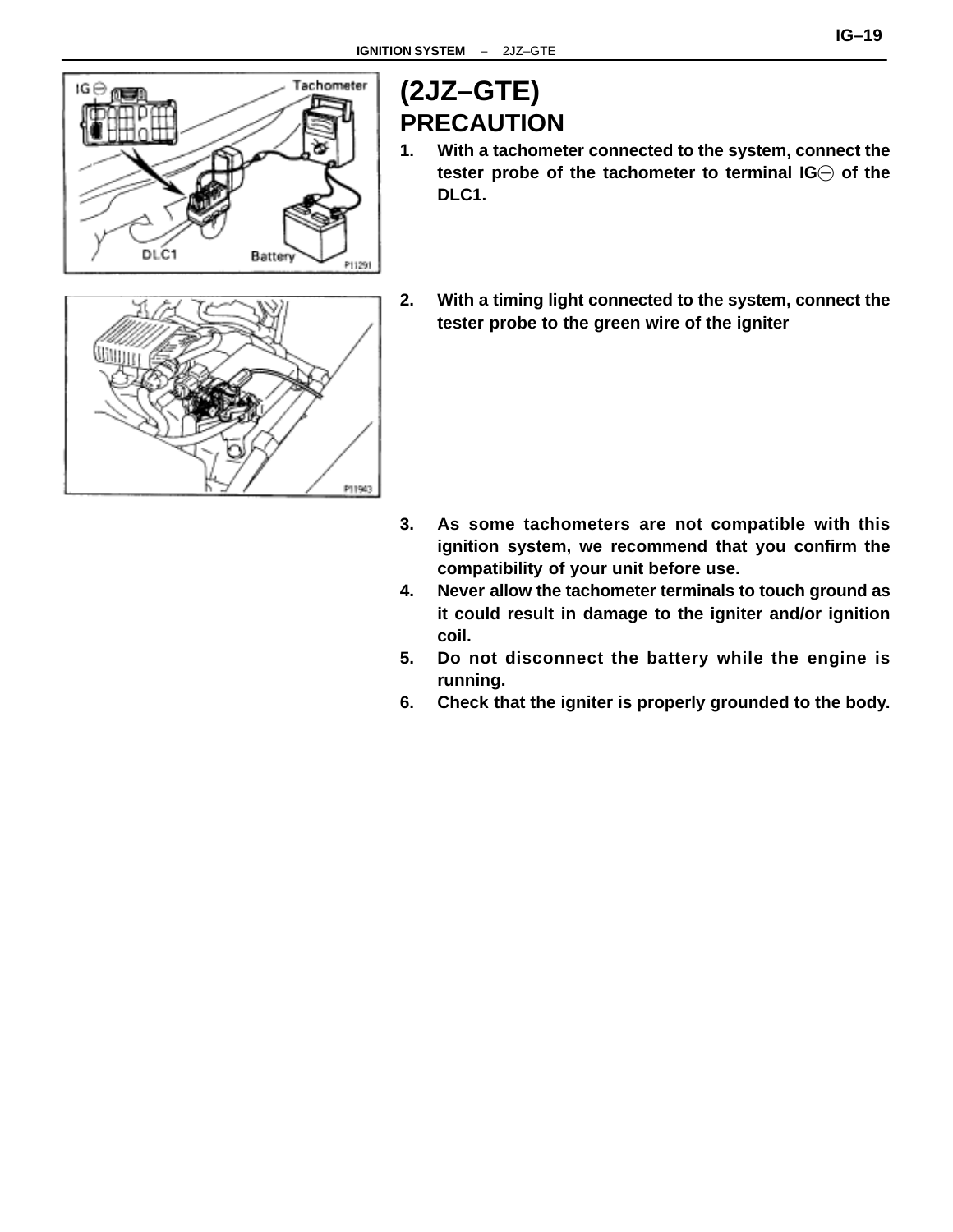# **PREPARATION SST(SPECIAL SERVICE TOOLS)**

| 09240-00020<br>Wire Gauge Set |
|-------------------------------|
|-------------------------------|

### **RECOMMENDED TOOLS**

| 09082-00050 | <b>TOYOTA Electrical Tester Set</b> |  |
|-------------|-------------------------------------|--|
|             | 09200-00010 Engine Adjust Kit ◆     |  |

#### **EQUIPMENT**

| Megger insulation resistance meter | Spark plug |
|------------------------------------|------------|
| Spark plug cleaner                 |            |
| Thermometer                        |            |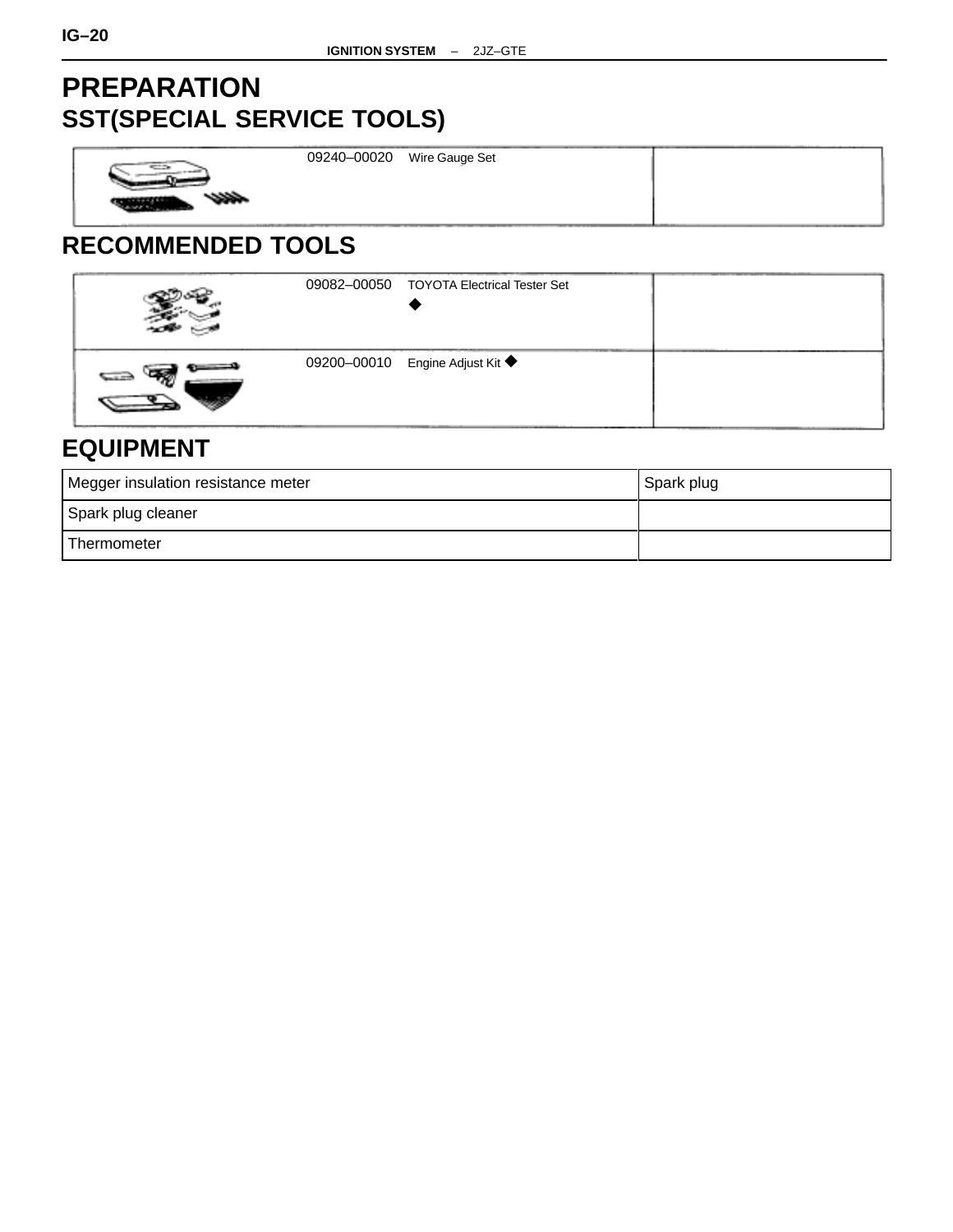

# **ON–VEHICLE INSPECTION SPARK TEST**

#### **CHECK THAT SPARK OCCURS**

- (a) Remove the ignition coil. (See ignition coil removal)
- (b) Remove the spark plug.
- (c) Install the spark plug to the ignition coil, and connect the ignition coil connecter.
- (d) Ground the spark plug.
- (e) Check if spark occurs while engine is being cranked. HINT: To prevent gasoline from being injected from injectors during this test, crank the engine for no more than 1–2 seconds at time.

If the spark does not occur, do the test as follows:



### **ADJUST IGNITION TIMING**

**(See ignition timing inspection and adjustment)**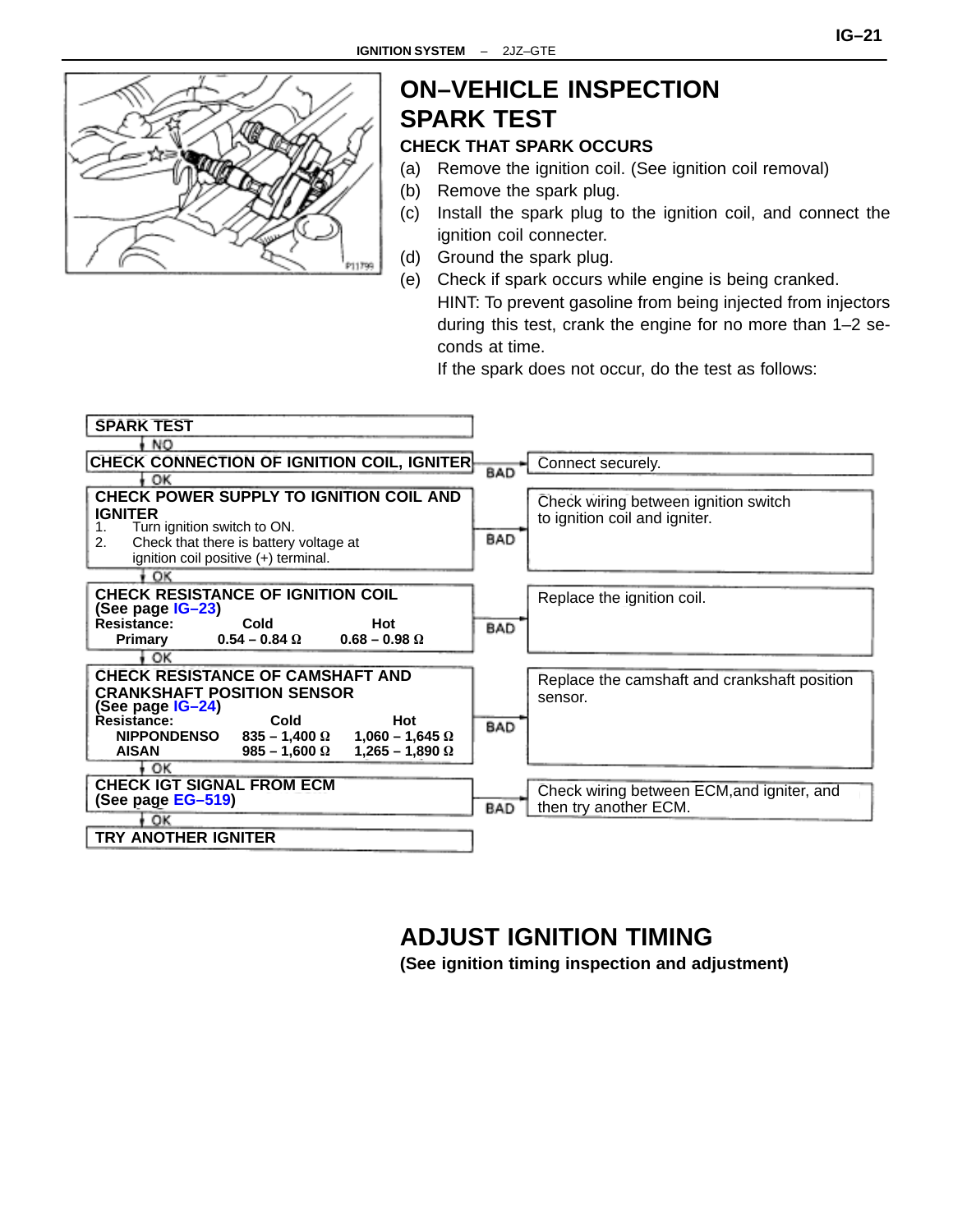## **SPARK PLUGS INSPECTION**

**NOTICE:**

- **Never use a wire brush for cleaning.**
- **Never attempt to adjust the electrode gap on used a spark plug.**
- **Spark plugs should be replaced every 100,000 km (60,000 miles).**
- **1. REMOVE IGNITION COILS ASSEMBLIES (See ignition coils removal)**

#### **2. INSPECT ELECTRODE**

Using a megger (insulation resistance meter), measure the insulation resistance.

**Standard correct insulation resistance:**

#### **10 M or more**

If the resistance is less than specified, proceed to step 4. HINT: If a megger is not available, the following simple method of inspection provides fairly accurate results.

#### **Simple Method:**

100917

- (a) Quickly race the engine 5 times to 4,000 rpm.
- (b) Remove the spark plug.
- (c) Visually check the spark plug. If the electrode is dry...OK If the electrode is wet...Proceed to step 4
- (d) Reinstall the spark plug.
- **3. REMOVE SPARK PLUGS**

#### **4. VISUALLY INSPECT SPARK PLUGS**

Check the spark plug for thread damage and insulator damage.

If abnormal, replace the spark plug.

**Recommended spark plug:**

**ND PK20R11 NGK BKR6EP11**

#### **5. INSPECT ELECTRODE GAP**

**Maximum electrode gap for used spark plug: 1.3 mm (0.051 in.)**

**Correct electrode gap for new spark plug:**

**1.1 mm (0.043 in.)**

**NOTICE: If adjusting the gap of a new spark plug, bend only the base of the ground electrode. Do not touch the tip. Never attempt to adjust the gap on the used plug.**





<span id="page-3-0"></span>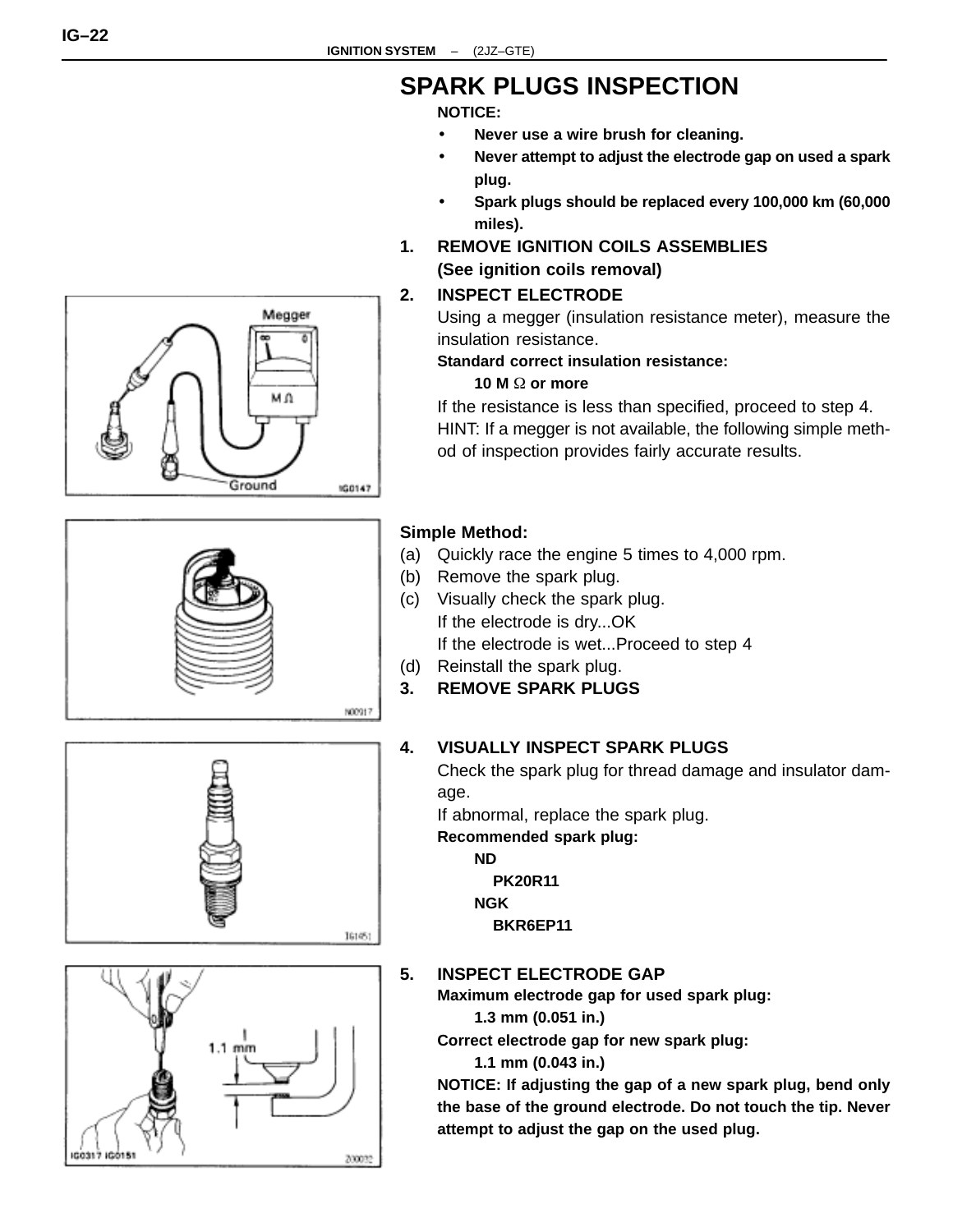<span id="page-4-0"></span>

#### **6. CLEAN SPARK PLUGS**

If the electrode has traces of wet carbon, allow it to dry and then clean with a spark plug cleaner.

#### **Air pressure:**

**Below 588 kPa (6 kgf/cm2, 85 psi)**

**Duration:**

#### **20 seconds or less**

HINT: If there are traces of oil, remove it with gasoline before using the spark plug cleaner.

- **7. REINSTALL SPARK PLUGS Torque: 18 N**⋅**m (180 kgf**⋅**cm, 13 ft**⋅**lbf)**
- **8. REINSTALL IGNITION COILS ASSEMBLIES (See ignition coils installation)**

### **IGNITION COIL INSPECTION**

**NOTICE: "Cold" and "Hot" in the following sentences express the temperature of the coils themselves. "Cold" is from –10**°**C (14**°**F) to 50**°**C (122**°**F) and "Hot" is from 50**°**C (122**°**F) to 100**°**C (212**°**F).**

- **1. REMOVE NO.3 TIMING BELT COVER**
- **2. DISCONNECT IGNITION COIL CONNECTORS**

#### **3. INSPECT PRIMARY COIL RESISTANCE**

Using an ohmmeter, measure the resistance between the positive (+) and negative (–) terminals. **Primary coil resistance:**

**Cold**

 $0.54 - 0.84$   $\Omega$ 

**Hot**

```
0.68 - 0.98 \Omega
```
If the resistance is not as specified, replace the ignition coil.

**4. RECONNECT IGNITION COIL CONNECTORS**

**5. REINSTALL NO.3 TIMING BELT COVER**

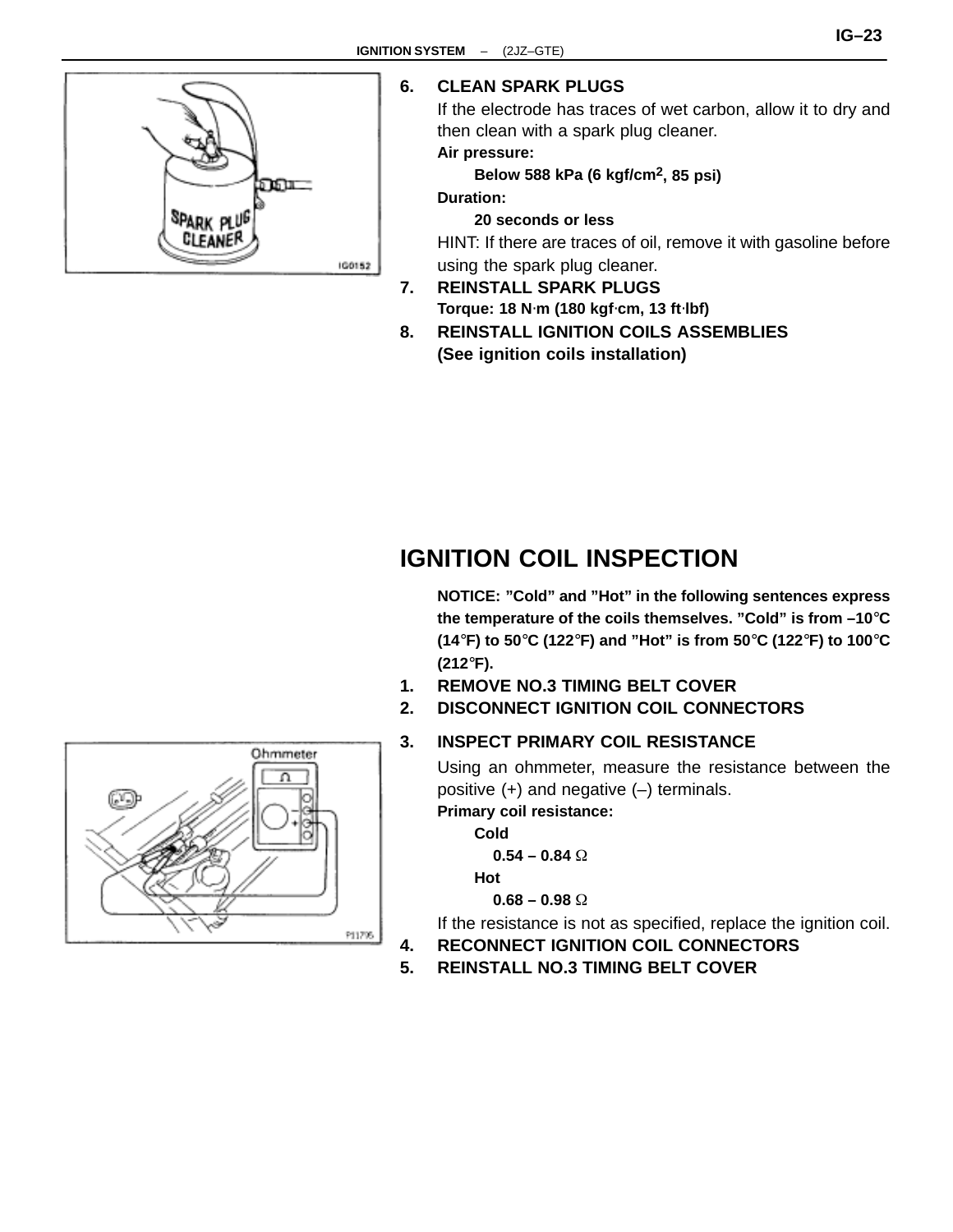# **CAMSHAFT POSITION SENSORS INSPECTION**

**NOTICE: "Cold" and "Hot" in the following sentences express the temperature of the sensors themselves. "Cold" is from –10**°**C (14**°**F) to 50**°**C (122**°**F) and "Hot" is from 50**°**C (122**°**F) to 100**°**C (212**°**F).**

- **1. DISCONNECT CAMSHAFT POSITION SENSOR CONNECTORS**
- **2. INSPECT CAMSHAFT POSITION SENSOR RESISTANCE** Using an ohmmeter, measure the resistance between terminals.

**Resistance:**

**Cold**

**NIPPONDENSO 835–1,400 AISAN 985–1,600** 

**Hot**

**NIPPONDENSO**

**1,060–1,645** 

#### **AISAN**

```
1,265–1,890
```
If the resistance is not as specified, replace the camshaft position sensor.

**3. RECONNECT CAMSHAFT POSITION SENSOR CONNECTORS**

<span id="page-5-0"></span>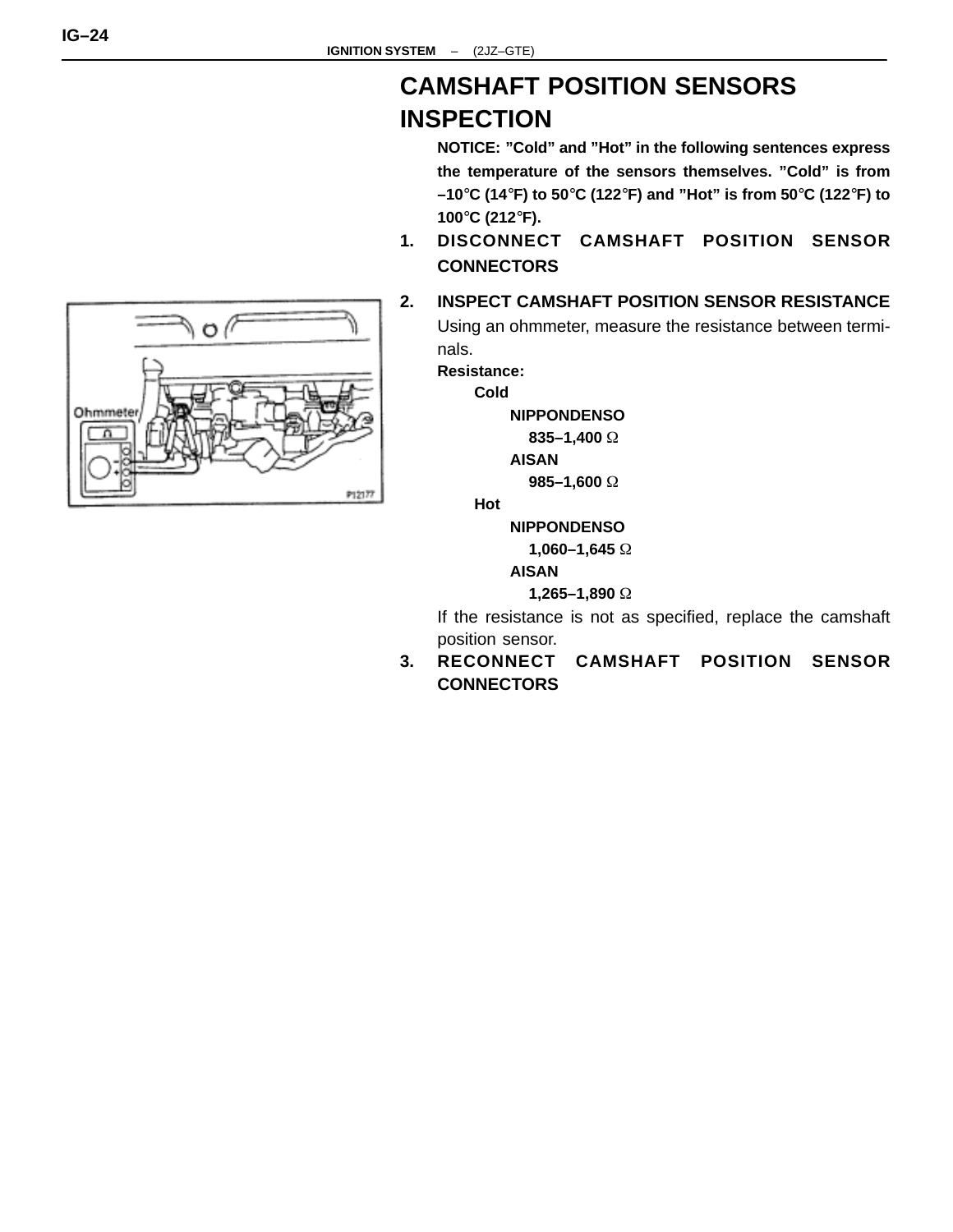# **CRANKSHAFT POSITION SENSOR INSPECTION**

**NOTICE: "Cold" and "Hot" in the following sentences express the temperature of the sensors themselves. "Cold" is from –10**°**C (14**°**F) to 50**°**C (122**°**F) and "Hot" is from 50**°**C (122**°**F) to 100**°**C (212**°**F).**

- **1. REMOVE NO.2 AIR TUBE FOR CAC**
- **2. DISCONNECT CRANKSHAFT POSITION SENSOR CONNECTOR**
- **3. INSPECT CRANKSHAFT POSITION SENSOR RESISTANCE**

Using an ohmmeter, measure the resistance between terminals.

**Resistance:**

**Cold**

**NIPPONDENSO 835–1,400 AISAN**

**985–1,600** 

**Hot**

**NIPPONDENSO**

**1,060–1,645** 

#### **AISAN**

**1,265–1,890** 

If the resistance is not as specified, replace the crankshaft position sensor.

- **4. RECONNECT CRANKSHAFT POSITION SENSOR CONNECTOR**
- **5. REINSTALL NO.2 AIR TUBE FOR CAC IGNITER INSPECTION**

**(See procedure Spark Test on page [IG–22](#page-3-0))**

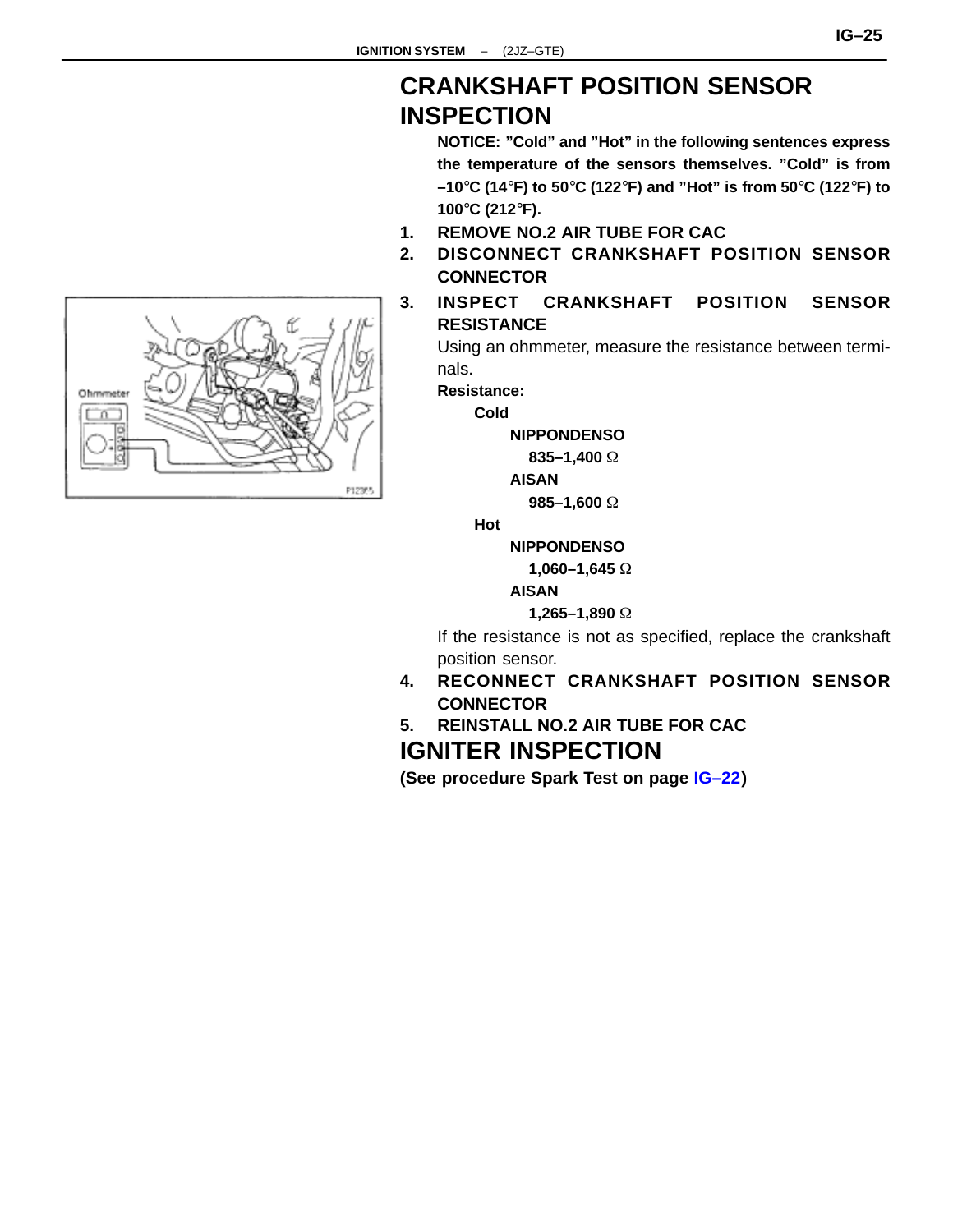# **IGNITION COIL COMPONENTS FOR REMOVAL AND INSTALLATION**





### **IGNITION COILS REMOVAL**

**Installation is in the reverse order of removal.**

- **1. REMOVE NO.3 TIMING BELT COVER**
- (a) Remove the oil filler cap.
- (b) Using a 5 mm hexagon wrench, remove the 10 bolts, belt cover and gasket.



**2. REMOVE PCV HOSES**

Remove the 2 PCV hoses.

- **3. DISCONNECT IGNITION COIL CONNECTORS**
- (a) Disconnect the engine wire from the 6 clamps on the ignition coils.
- (b) Disconnect the 6 ignition coil connectors.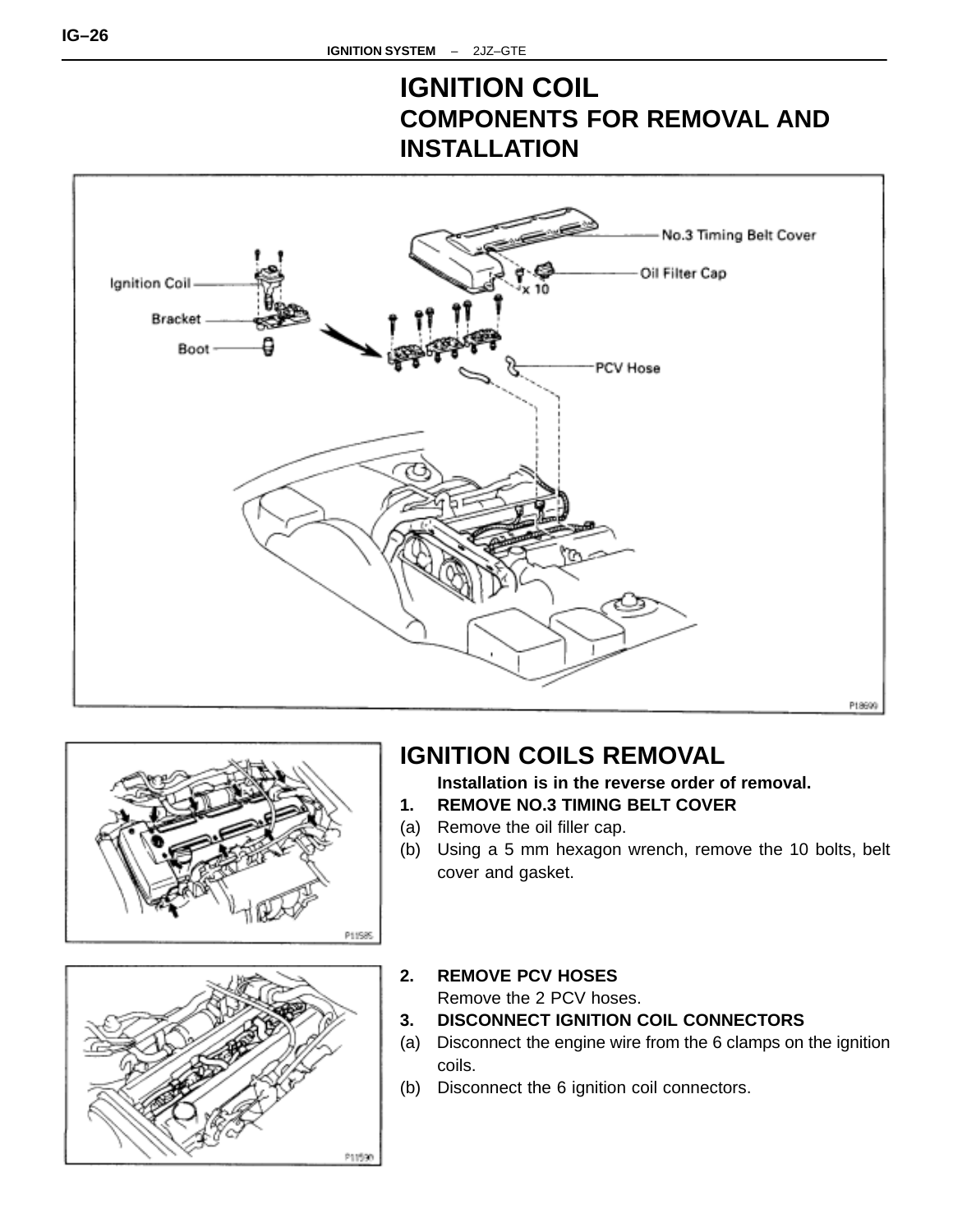

**4. REMOVE BRACKET IGNITION COILS ASSEMBLIES** Remove the 2 bolts and 2 ignition coils assembly. **Torque:**

> **Bracket to cylinder head cover 8.8 N**⋅**m (90 kgf**⋅**cm, 78 in.**⋅**lbf)**



- **5. REMOVE IGNITION COILS FROM BRACKET**
- (a) Remove the rubber boot from the ignition coil.
- (b) Remove the 2 screws and ignition coil.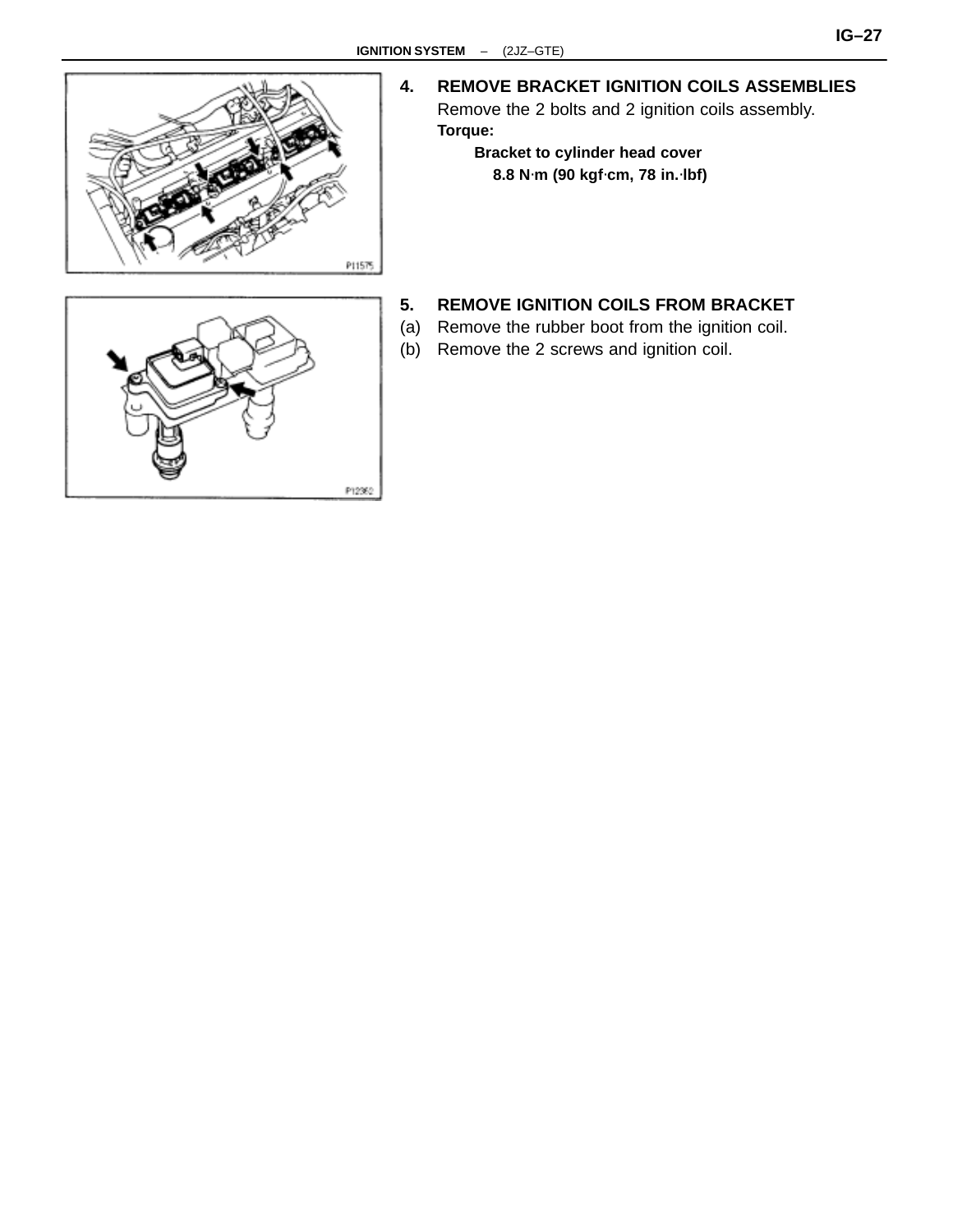## **CAMSHAFT POSITION SENSOR COMPONENTS FOR REMOVAL AND INSTALLATION**



### **CAMSHAFT POSITION SENSOR REMOVAL**

**Installation is in the reverse order of removal.**

- **1. DISCONNECT IAC VALVE CONNECTOR**
- **2. DISCONNECT AIR HOSE FROM IAC VALVE**
- **3. REMOVE ENGINE HANGER** Remove the 2 bolts, ground strap and engine hanger. **Torque: 39 N**⋅**m (400 kgf**⋅**cm, 29 ft**⋅**lbf)**
- **4. DISCONNECT CAMSHAFT POSITION SENSOR CONNECTORS**

#### **5. REMOVE CAMSHAFT POSITION SENSORS** Remove the 4 bolts, 2 camshaft position sensors and 2 gaskets.

**Torque: 6.4 N**⋅**m (65 kgf**⋅**cm, 56 in.**⋅**lbf)**

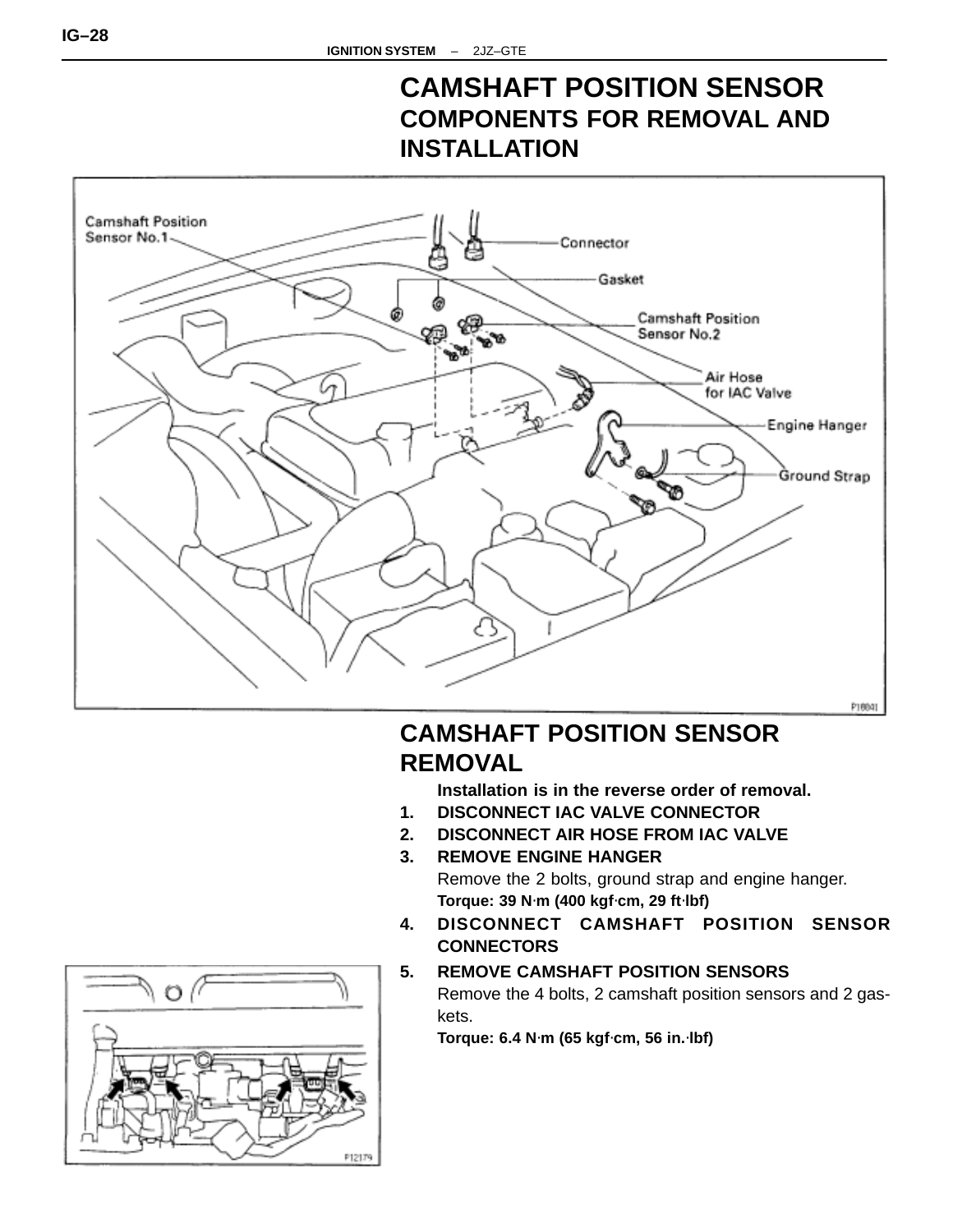### **CRANKSHAFT POSITION SENSOR COMPONENTS FOR REMOVAL AND INSTALLATION**

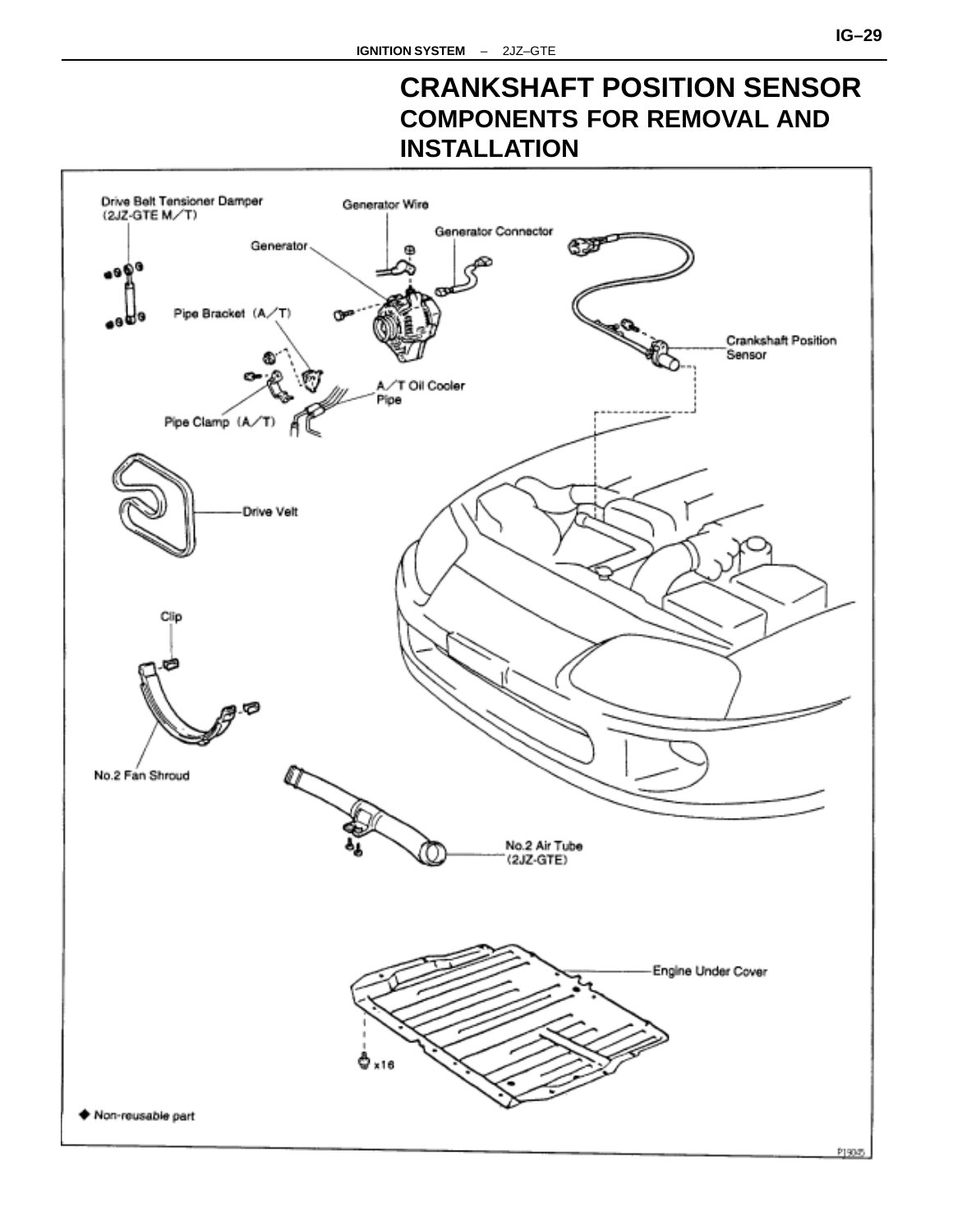### **CRANKSHAFT POSITION SENSOR REMOVAL**

**Installation is in the reverse order of removal.**

- **1. REMOVE GENERATOR (See generator removal in Charging System)**
- **2. DISCONNECT CRANKSHAFT POSITION SENSOR CONNECTOR**
- (a) Disconnect the sensor connector from the bracket.
- (b) Disconnect the sensor connector from the wiring connector.





- **3. REMOVE CRANKSHAFT POSITION SENSOR**
- (a) Disconnect the wire clamp from the cylinder block.
- (b) Remove the bolt and crankshaft position sensor. **Torque: 8.8 N**⋅**m (90 kgf**⋅**cm, 78 in.**⋅**lbf)**